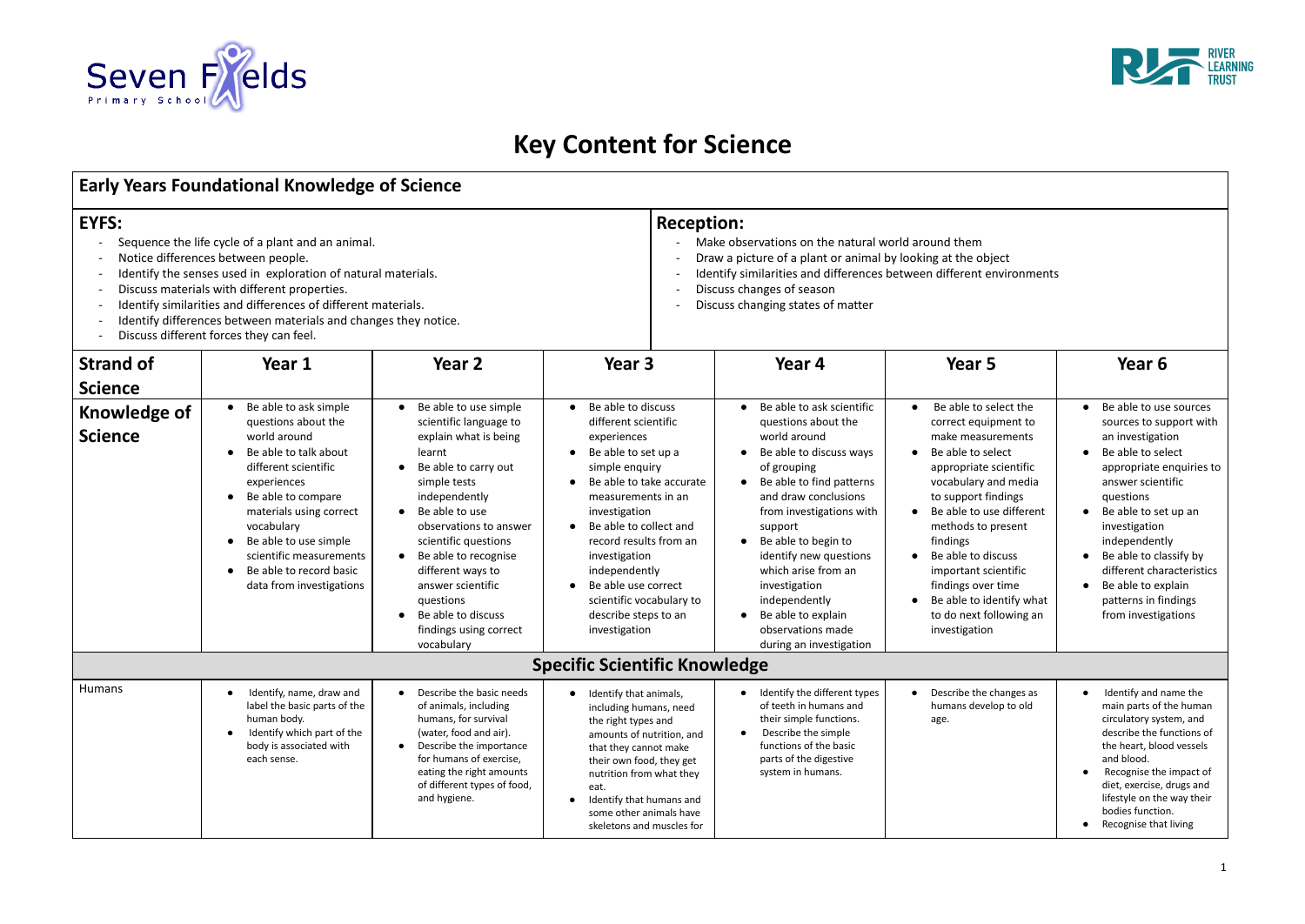|         |                                                                                                                                                                                                                                                                                                                                                                                                  |                                                                                                                                                                                                                                                                                                                                                                                                                                                                                                                                                                                                                                                          | support, protection and<br>movement.                                                                                                                                                                                                                                                                                                                                                                                                                                                        |                                                                                                                                                                                                                                                                                                                                                                                                                                                                                                                                                                                                                                                         |                                                                                                                                                                                                   | things produce offspring of<br>the same kind, but<br>normally offspring vary<br>and are not identical to<br>their parents.                                                                                                                                                                                                                                                                                                                                                                                                                                                       |
|---------|--------------------------------------------------------------------------------------------------------------------------------------------------------------------------------------------------------------------------------------------------------------------------------------------------------------------------------------------------------------------------------------------------|----------------------------------------------------------------------------------------------------------------------------------------------------------------------------------------------------------------------------------------------------------------------------------------------------------------------------------------------------------------------------------------------------------------------------------------------------------------------------------------------------------------------------------------------------------------------------------------------------------------------------------------------------------|---------------------------------------------------------------------------------------------------------------------------------------------------------------------------------------------------------------------------------------------------------------------------------------------------------------------------------------------------------------------------------------------------------------------------------------------------------------------------------------------|---------------------------------------------------------------------------------------------------------------------------------------------------------------------------------------------------------------------------------------------------------------------------------------------------------------------------------------------------------------------------------------------------------------------------------------------------------------------------------------------------------------------------------------------------------------------------------------------------------------------------------------------------------|---------------------------------------------------------------------------------------------------------------------------------------------------------------------------------------------------|----------------------------------------------------------------------------------------------------------------------------------------------------------------------------------------------------------------------------------------------------------------------------------------------------------------------------------------------------------------------------------------------------------------------------------------------------------------------------------------------------------------------------------------------------------------------------------|
| Animals | Identify and name a<br>$\bullet$<br>variety of common<br>animals including fish,<br>amphibians, reptiles, birds<br>and mammals.<br>Describe and compare the<br>structure of a variety of<br>common animals (fish,<br>amphibians, reptiles, birds<br>and mammals, including<br>pets).<br>Identify and name a<br>variety of common<br>animals that are<br>carnivores, herbivores and<br>omnivores. | Describe the basic needs<br>of animals, including<br>humans, for survival<br>(water, food and air).<br>Identify that most living<br>things live in habitats to<br>which they are suited and<br>describe how different<br>habitats provide for the<br>basic needs of different<br>kinds of animals and<br>plants, and how they<br>depend on each other.<br>Identify and name a<br>variety of plants and<br>animals in their habitats,<br>including micro-habitats.<br>Describe how animals<br>obtain their food from<br>plants and other animals,<br>using the idea of a simple<br>food chain, and identify<br>and name the different<br>sources of food. | Identify that animals,<br>including humans, need<br>the right types and<br>amounts of nutrition, and<br>that they cannot make<br>their own food, they get<br>nutrition from what they<br>eat.<br>Identify that humans and<br>$\bullet$<br>some other animals have<br>skeletons and muscles for<br>support, protection and<br>movement.                                                                                                                                                      | Group living things in a<br>$\bullet$<br>variety of ways<br>Use classification keys to<br>group a variety of living<br>things in their local and<br>wider environment.<br>Use classification keys to<br>$\bullet$<br>identify a variety of living<br>things in their local and<br>wider environment.<br>Use classification keys to<br>$\bullet$<br>name a variety of living<br>things in their local and<br>wider environment.<br>Interpret a variety of food<br>chains, identifying<br>producers, predators and<br>prey.<br>Recognise that<br>$\bullet$<br>environments can change<br>and that this can<br>sometimes pose dangers<br>to living things. | Describe the life process of<br>reproduction in some<br>plants and animals.<br>Describe the differences in<br>$\bullet$<br>the life cycles of a<br>mammal, an amphibian,<br>an insect and a bird. | Explain how to classify<br>$\bullet$<br>plants and animals based<br>on specific characteristics.<br>Describe how living things<br>are classified into broad<br>groups according to<br>common observable<br>characteristics and based<br>on similarities and<br>differences, including<br>microorganisms, plants<br>and animals.<br>Classify plants and animals<br>based on specific<br>characteristics.                                                                                                                                                                          |
| Plants  | Describe the basic<br>$\bullet$<br>structure of a variety of<br>common flowering plants,<br>including trees.<br>Identify and name a<br>variety of common wild<br>and garden plants,<br>including deciduous and<br>evergreen trees.                                                                                                                                                               | Identify and name a<br>variety of plants and<br>animals in their habitats,<br>including micro-habitats.<br>Describe how animals<br>obtain their food from<br>plants and other animals,<br>using the idea of a simple<br>food chain, and identify<br>and name the different<br>sources of food.<br>Describe how seeds and<br>bulbs grow into mature<br>plants.<br>Explain why and how<br>plants need water, light<br>and a suitable<br>temperature to grow and<br>stay healthy.                                                                                                                                                                           | Identify and describe the<br>$\bullet$<br>functions of different parts<br>of flowering plants: roots,<br>stem/trunk, leaves and<br>flowers.<br>Explain the requirements<br>of plants for life and<br>growth (air, light, water,<br>nutrients from soil and<br>room to grow) and how<br>they vary from plant to<br>plant.<br>Explain the role that<br>$\bullet$<br>flowers play in the life<br>cycle of flowering plants,<br>including pollination, seed<br>formation and seed<br>dispersal. | Recognise that<br>$\bullet$<br>environments can change<br>and that this can<br>sometimes pose dangers<br>to living things.                                                                                                                                                                                                                                                                                                                                                                                                                                                                                                                              | Describe the life process of<br>$\bullet$<br>reproduction in some<br>plants and animals.                                                                                                          | Explain how to classify<br>$\bullet$<br>plants and animals based<br>on specific characteristics.<br>Describe how living things<br>are classified into broad<br>groups according to<br>common observable<br>characteristics and based<br>on similarities and<br>differences, including<br>microorganisms, plants<br>and animals.<br>Give reasons for classifying<br>plants and animals based<br>on specific characteristics.<br>Identify how animals and<br>plants are adapted to suit<br>their environment in<br>different ways and that<br>adaptation may lead to<br>evolution. |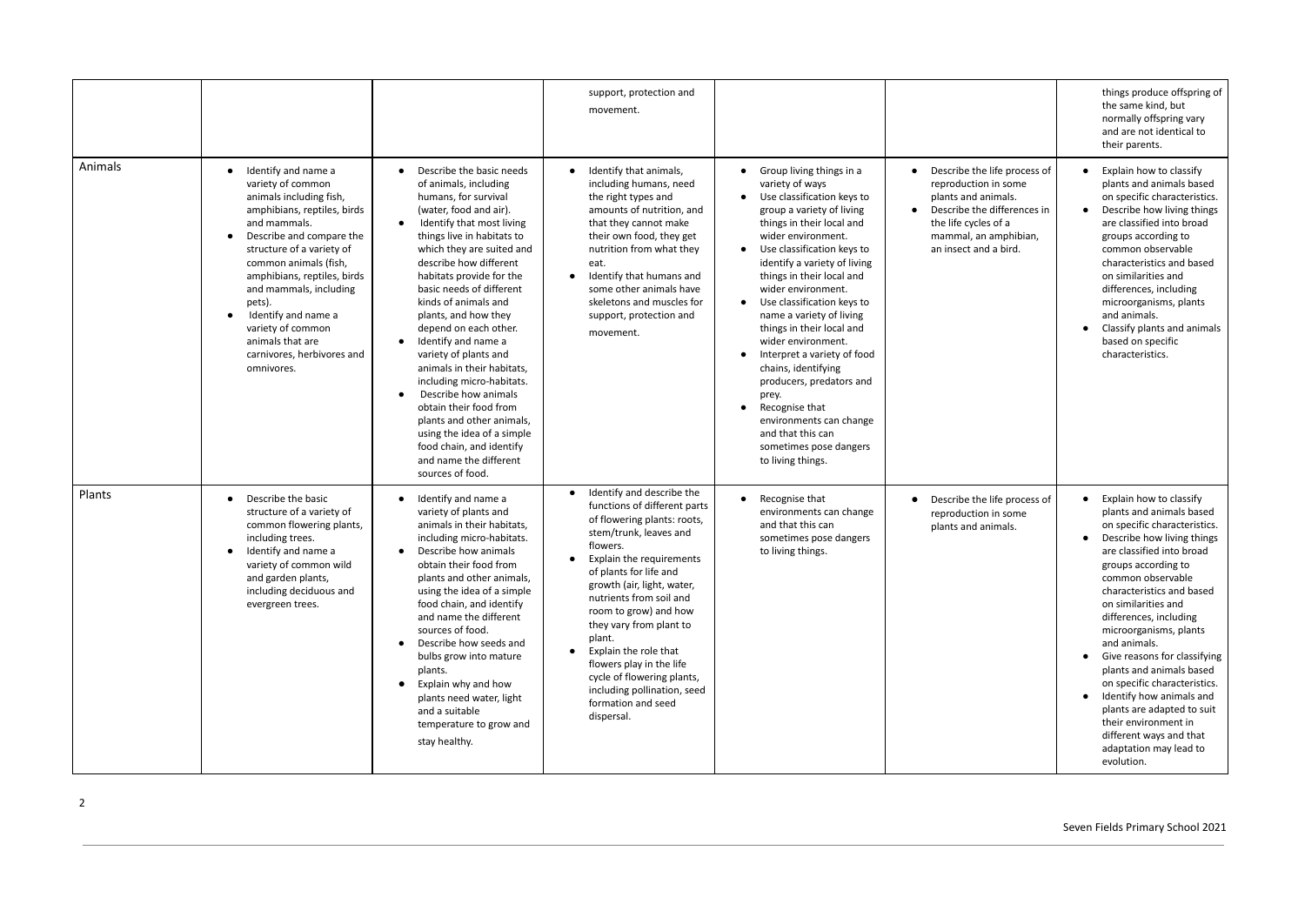| Electricity |                                                                                                                                                                                                                                                                                                                                                                                                                           |                                                                                                                                                                                                                                                                                                                                                                                                                                                                                                                                |                                                                                                                                                                                                                                             | - Identify common<br>appliances that run on<br>electricity.                                                                                                                                                                                                                                                                                                                                                                       |                                                                                                                                                                                                                                                                                                                                                                                                                                                                                                    | - Use recognised symbols<br>when representing a<br>simple circuit in a diagram.                                                                                                                         |
|-------------|---------------------------------------------------------------------------------------------------------------------------------------------------------------------------------------------------------------------------------------------------------------------------------------------------------------------------------------------------------------------------------------------------------------------------|--------------------------------------------------------------------------------------------------------------------------------------------------------------------------------------------------------------------------------------------------------------------------------------------------------------------------------------------------------------------------------------------------------------------------------------------------------------------------------------------------------------------------------|---------------------------------------------------------------------------------------------------------------------------------------------------------------------------------------------------------------------------------------------|-----------------------------------------------------------------------------------------------------------------------------------------------------------------------------------------------------------------------------------------------------------------------------------------------------------------------------------------------------------------------------------------------------------------------------------|----------------------------------------------------------------------------------------------------------------------------------------------------------------------------------------------------------------------------------------------------------------------------------------------------------------------------------------------------------------------------------------------------------------------------------------------------------------------------------------------------|---------------------------------------------------------------------------------------------------------------------------------------------------------------------------------------------------------|
|             |                                                                                                                                                                                                                                                                                                                                                                                                                           |                                                                                                                                                                                                                                                                                                                                                                                                                                                                                                                                |                                                                                                                                                                                                                                             | - Explain the precautions<br>for working safely with<br>electricity.                                                                                                                                                                                                                                                                                                                                                              |                                                                                                                                                                                                                                                                                                                                                                                                                                                                                                    | - Associate the brightness<br>of a lamp or the volume of<br>a buzzer with the number<br>and voltage of cells used in                                                                                    |
|             |                                                                                                                                                                                                                                                                                                                                                                                                                           |                                                                                                                                                                                                                                                                                                                                                                                                                                                                                                                                |                                                                                                                                                                                                                                             | - Construct a simple series<br>electrical circuit,<br>identifying and naming its<br>basic parts, including cells,<br>wires, bulbs, switches and<br>buzzers.<br>- Identify whether or not<br>a lamp will light in a<br>simple series circuit, based<br>on whether or not the<br>lamp is part of a complete<br>loop with a battery.<br>- Recognise that a switch                                                                    |                                                                                                                                                                                                                                                                                                                                                                                                                                                                                                    | the circuit.<br>- Compare and give<br>reasons for variations in<br>how components function,<br>including the brightness of<br>bulbs, the loudness of<br>buzzers and the on/off<br>position of switches. |
|             |                                                                                                                                                                                                                                                                                                                                                                                                                           |                                                                                                                                                                                                                                                                                                                                                                                                                                                                                                                                |                                                                                                                                                                                                                                             | opens and closes a circuit<br>and associate this with<br>whether or not a lamp<br>lights in a simple series<br>circuit.                                                                                                                                                                                                                                                                                                           |                                                                                                                                                                                                                                                                                                                                                                                                                                                                                                    |                                                                                                                                                                                                         |
|             |                                                                                                                                                                                                                                                                                                                                                                                                                           |                                                                                                                                                                                                                                                                                                                                                                                                                                                                                                                                |                                                                                                                                                                                                                                             | - Recognise some<br>common conductors and<br>insulators, and associate<br>metals with being good<br>conductors.                                                                                                                                                                                                                                                                                                                   |                                                                                                                                                                                                                                                                                                                                                                                                                                                                                                    |                                                                                                                                                                                                         |
| Materials   | Distinguish between an<br>object and the material<br>from which it is made.<br>Describe the simple<br>physical properties of a<br>variety of everyday<br>materials.<br>Group together a variety<br>$\bullet$<br>of everyday materials on<br>the basis of their simple<br>properties.<br>Identify and name a<br>$\bullet$<br>variety of everyday<br>materials including wood,<br>plastic, glass, metal, water<br>and rock. | Identify and compare the<br>$\bullet$<br>suitability of a variety of<br>everyday materials,<br>including wood, metal,<br>plastic, glass, brick, rock,<br>paper and cardboard for<br>particular uses.<br>Explain how the shapes of<br>$\bullet$<br>solid objects made from<br>some materials can be<br>changed by squashing,<br>bending, twisting and<br>stretching.<br>Compare the suitability of<br>$\bullet$<br>a variety of materials,<br>including wood, metal,<br>plastic, glass, brick, rock,<br>paper and cardboard for | Compare how things move<br>on different surfaces.<br>Compare and group<br>$\bullet$<br>together a variety of<br>everyday materials on the<br>basis of whether they are<br>attracted to a magnet, and<br>identify some magnetic<br>materials | Compare and group<br>materials together,<br>according to whether they<br>are solids, liquids or gases.<br>Observe that some<br>$\bullet$<br>materials change state<br>when they are heated or<br>cooled, and measure or<br>research the temperature<br>at which this happens in<br>degrees Celsius (°C).<br>Identify differences,<br>$\bullet$<br>similarities or changes<br>related to simple scientific<br>ideas and processes. | Compare and group<br>$\bullet$<br>together everyday<br>materials on the basis of<br>their properties, including<br>their hardness, solubility,<br>transparency, conductivity<br>(electrical and thermal)<br>and response to magnets.<br>• Give reasons, based on<br>evidence from<br>comparative and fair tests,<br>for the particular uses of<br>everyday materials,<br>including metals, wood<br>and plastic.<br>• Know that some materials<br>will dissolve in liquid to<br>form a solution and |                                                                                                                                                                                                         |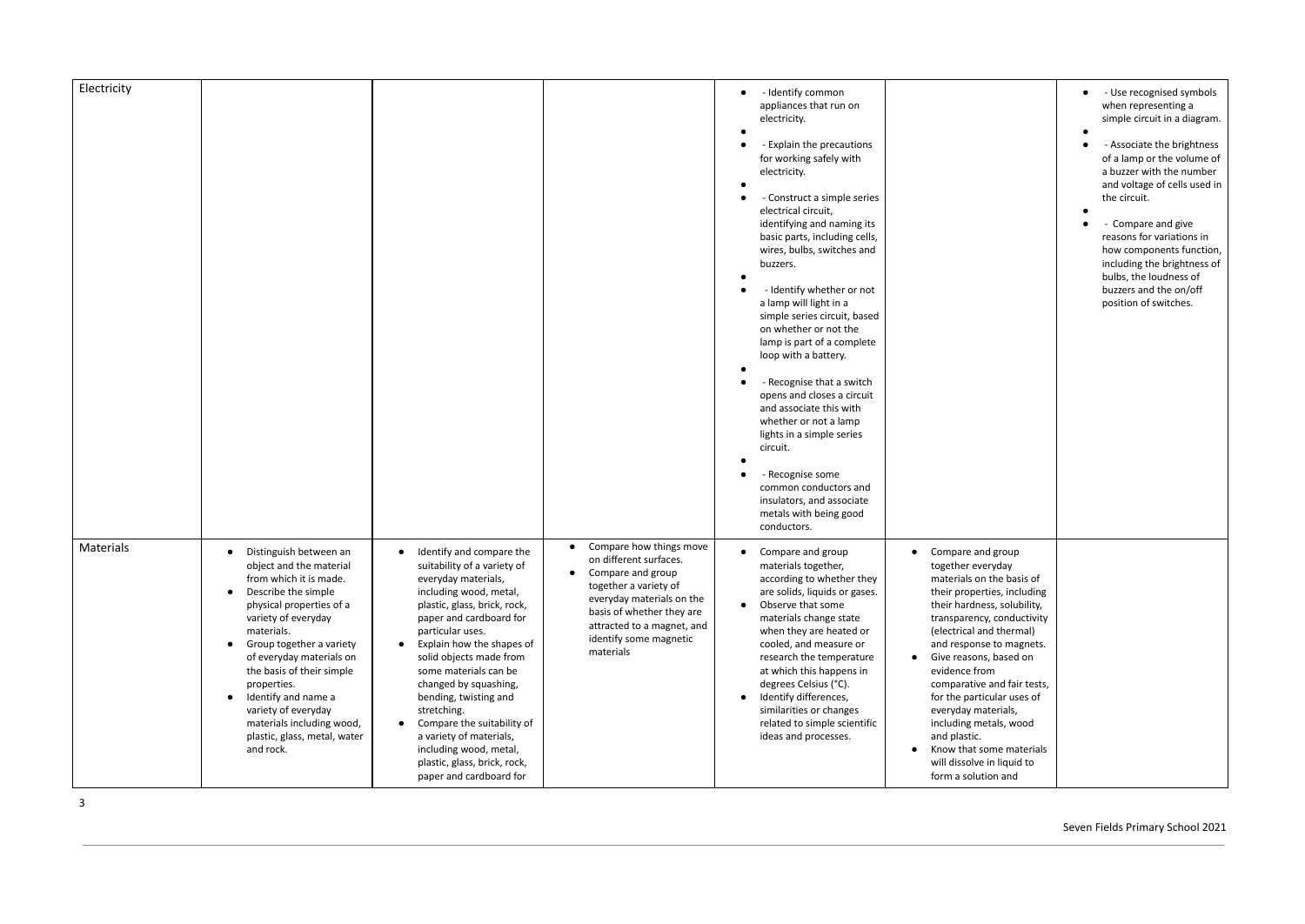|               | particular uses. |                                                                                                                                                                                                                                                                                                                                                                                                                                                                                                     |                                                                                                                                                                                                                                                                                                                                                                                                                                                                                                               | describe how to recover a<br>substance from a solution.<br>Use knowledge of solids,<br>$\bullet$<br>liquids and gases to decide<br>how mixtures might be<br>separated, including<br>through filtering, sieving<br>and evaporating.<br>• Explain that some changes<br>result in the formation of<br>new materials, and that<br>this kind of change is not<br>usually reversible,<br>including changes<br>associated with burning<br>and the action of acid on<br>bicarbonate of soda. |  |
|---------------|------------------|-----------------------------------------------------------------------------------------------------------------------------------------------------------------------------------------------------------------------------------------------------------------------------------------------------------------------------------------------------------------------------------------------------------------------------------------------------------------------------------------------------|---------------------------------------------------------------------------------------------------------------------------------------------------------------------------------------------------------------------------------------------------------------------------------------------------------------------------------------------------------------------------------------------------------------------------------------------------------------------------------------------------------------|--------------------------------------------------------------------------------------------------------------------------------------------------------------------------------------------------------------------------------------------------------------------------------------------------------------------------------------------------------------------------------------------------------------------------------------------------------------------------------------|--|
| Forces        |                  | • Compare how things move<br>on different surfaces.<br>Recognise that some<br>$\bullet$<br>forces need contact<br>between two objects, but<br>magnetic forces can act at<br>a distance.<br>Describe magnets as<br>$\bullet$<br>having two poles.<br>Predict whether two<br>$\bullet$<br>magnets will attract or<br>repel each other,<br>depending on which poles<br>are facing.<br>Discuss how magnets<br>$\bullet$<br>attract or repel each other<br>and attract some materials<br>and not others. |                                                                                                                                                                                                                                                                                                                                                                                                                                                                                                               | Explain that unsupported<br>$\bullet$<br>objects fall towards the<br>Earth because of the force<br>of gravity acting between<br>the Earth and the falling<br>object.<br>Identify the effects of air<br>$\bullet$<br>resistance, water<br>resistance and friction<br>Recognise that some<br>$\bullet$<br>mechanisms, including<br>levers, pulleys and gears,<br>allow a smaller force to<br>have a greater effect.                                                                    |  |
| Light & Sound |                  | Explain that they need<br>$\bullet$<br>light in order to see things<br>and that dark is the<br>absence of light.<br>Explain how light is<br>$\bullet$<br>reflected from surfaces.<br>Explain that shadows are<br>$\bullet$<br>formed when the light<br>from a light source is<br>blocked by a solid object.<br>Explain how and why<br>$\bullet$<br>patterns and sizes of<br>shadows change.                                                                                                         | • Identify how sounds are<br>made, associating some of<br>them with something<br>vibrating.<br>Explain the differences<br>$\bullet$<br>between volume of a<br>sound and the strength of<br>the vibrations that<br>produced it.<br>Explain how the pitch of a<br>$\bullet$<br>sound is affected by the<br>object that produced it.<br>Recognise that sounds get<br>$\bullet$<br>fainter as the distance<br>from the sound source<br>increases.<br>Recognise that vibrations<br>$\bullet$<br>from sounds travel |                                                                                                                                                                                                                                                                                                                                                                                                                                                                                      |  |

4